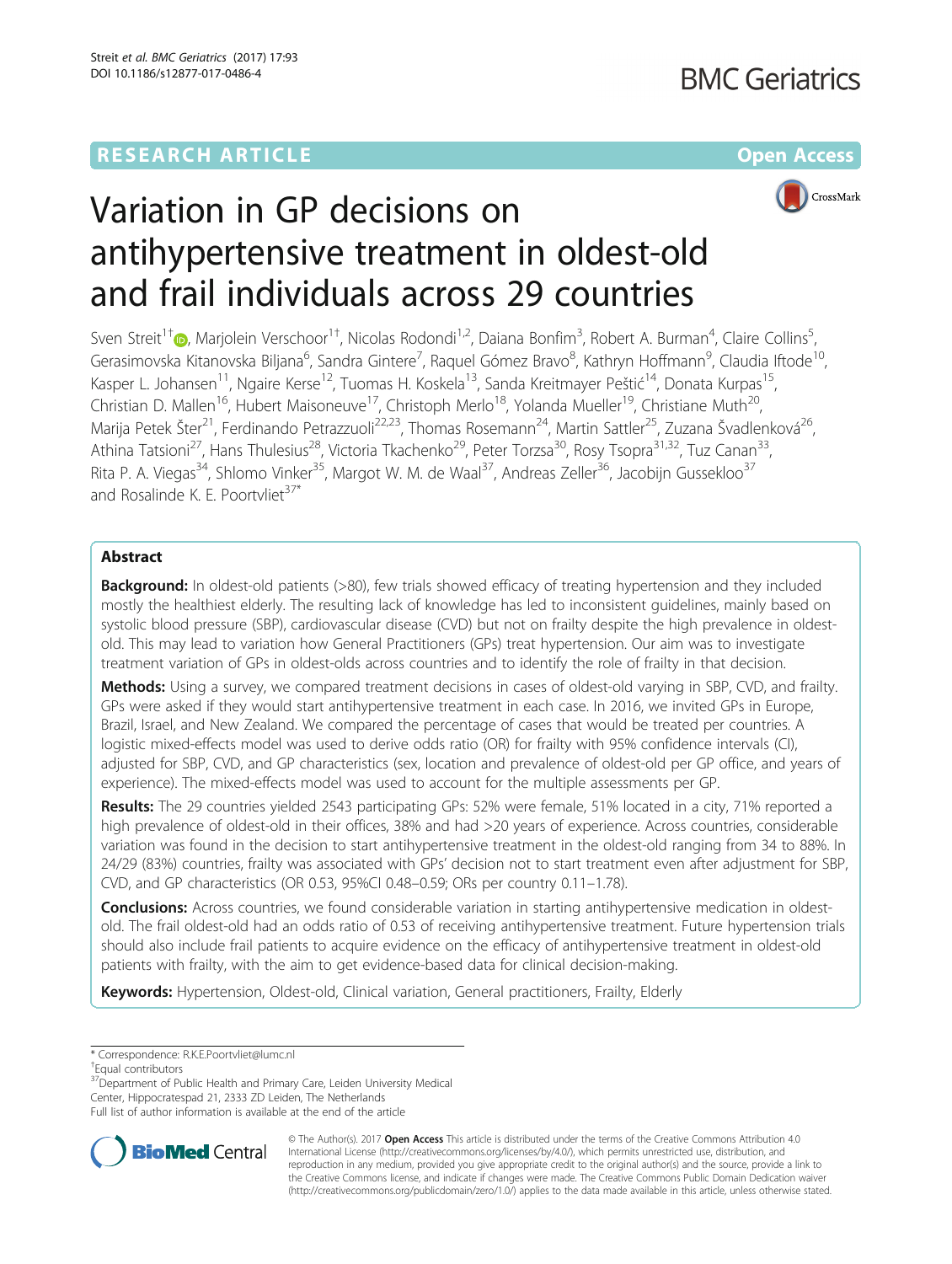#### Background

Hypertension is the most important preventable cause of poor cardiovascular outcome and is responsible for disability and deaths from stroke, myocardial infarction and other diseases [\[1](#page-6-0)]. Treating hypertension is beneficial and (since the 1990s) it is known that treatment also reduces stroke rates and myocardial infarction in patients aged >60 years [\[2](#page-6-0)–[4](#page-6-0)]. As life expectancy has increased worldwide, a new term was needed to describe those in the fastest-growing age group expected to triple within the next 35 years [\[5](#page-6-0)], i.e. the group 'oldest-old' is now defined as those aged >80 years.

The population of the oldest-old is heterogeneous. Some oldest-old are very healthy whereas others are multimorbid with complex problems. Although the group of multimorbid oldest-old is rapidly increasing, most trials still exclude them. Messerli et al. highlighted this commonly-applied exclusion by applying exclusion criteria taken from 13 hypertension trials with oldest-old participants, to a primary care cohort of hypertensive patients aged >60 years [\[6](#page-6-0)]: in this case,  $\geq 70\%$  of the oldest-old would have been excluded and they were both older and sicker.

The exclusion of such a large percentage of oldest-old has caused a serious gap in our knowledge and in guidelines to treat hypertension in patients with multimorbidity. Even more scarce are recommendations for frail patients: for example, of six current hypertension guidelines, only those of the European Society of Hypertension and of the European Society of Cardiology have a specific recommendation to leave decisions on antihypertensive therapy in the frail and oldest-old patients to the treating physician (class I C recommendation) [[7\]](#page-6-0).

Due to the current lack of clear evidence, the best management of hypertension in the oldest-old remains unknown; this may, in turn, lead to clinical variation. Although it is difficult to quantify, variation exists in the way that the best available evidence is applied in clinical practice [\[8](#page-6-0)]. Among the diverse reasons for this variation, the appropriateness of guidelines for physicians in treating specific groups of patients is of particular importance. However, to reduce clinical variation and improve quality of care/patient safety, there is a need to assess clinical variation among the oldest-old patients, who are consistently excluded from trials but suffer from both multimorbidity and frailty.

Therefore, the present study investigates clinical variation across countries of general practitioners' (GPs) decisions to start antihypertensive treatment in patients aged >80 years. Our hypothesis was that *frailty* would be an important factor in deciding *not* to start antihypertensive treatment in clinical practice, although this is not specifically addressed in most guidelines.

#### **Methods**

#### Design

GPs from different countries were invited to participate in a survey based on case vignettes.

#### Setting

The aim was to recruit national representatives (defined as a GP in contact with a national GP network) of 40 countries on the European continent, and in Brazil and New Zealand. We also re-contacted six national representatives of GP networks participating in a previous survey [[9](#page-6-0)]. Also invited to participate were: 1) national representatives of WONCA Europe (European Branch of the World Organization of National Colleges, Academies and Academic Associations of General Practitioners/Family Physicians) [[10](#page-6-0)]; 2) the European General Practice Research Network (EGPRN) [\[11\]](#page-6-0); and 3) the Network of Junior GPs in Europe (the Vasco da Gama Movement, VdGM) [\[12](#page-6-0)].

The study was conducted in accordance with the Declaration of Helsinki [\[13\]](#page-6-0). Because the responses of GPs were collected anonymously, most countries required no approval from an ethics committee. In countries where approval was mandatory (Switzerland, Brazil), a waiver from the ethics committee was obtained. In New Zealand, approval for the study was granted by the University of Aukland Ethics Committee.

#### **Participants**

All national representatives were asked to include as many GPs as possible from their GP network. Because primary care surveys usually score low on response rates, we regularly reported the numbers of participating GPs to the national coordinators, so they could send reminders if needed. The only inclusion criterium for the survey was to be actively working as a GP; this was asked at the beginning of the survey. Participants who did not meet this criterium (e.g. due to retirement) were excluded from completing the survey.

#### Procedures

Beforehand, we developed/tested the survey for optimal technicality between SurveyMonkey [\(www.surveymonkey.](http://www.surveymonkey.com) [com,](http://www.surveymonkey.com) Palo Alto, CA, USA) and Stata, among five GPs. Then, to test for clarity/feasibility, the survey was piloted among a sample of 16 physicians working in Switzerland.

National representatives translated the survey from English to their own language. Finally, the survey was available in 21 languages. National representatives of Greece, Israel and Finland decided to distribute the survey in English. The correctness of all translations was evaluated by the team of collaborators.

The survey can be accessed online (see Additional file [1](#page-5-0)). First, we asked the GP's gender, office location (city, suburban, rural), and years of experience working as a GP (in 5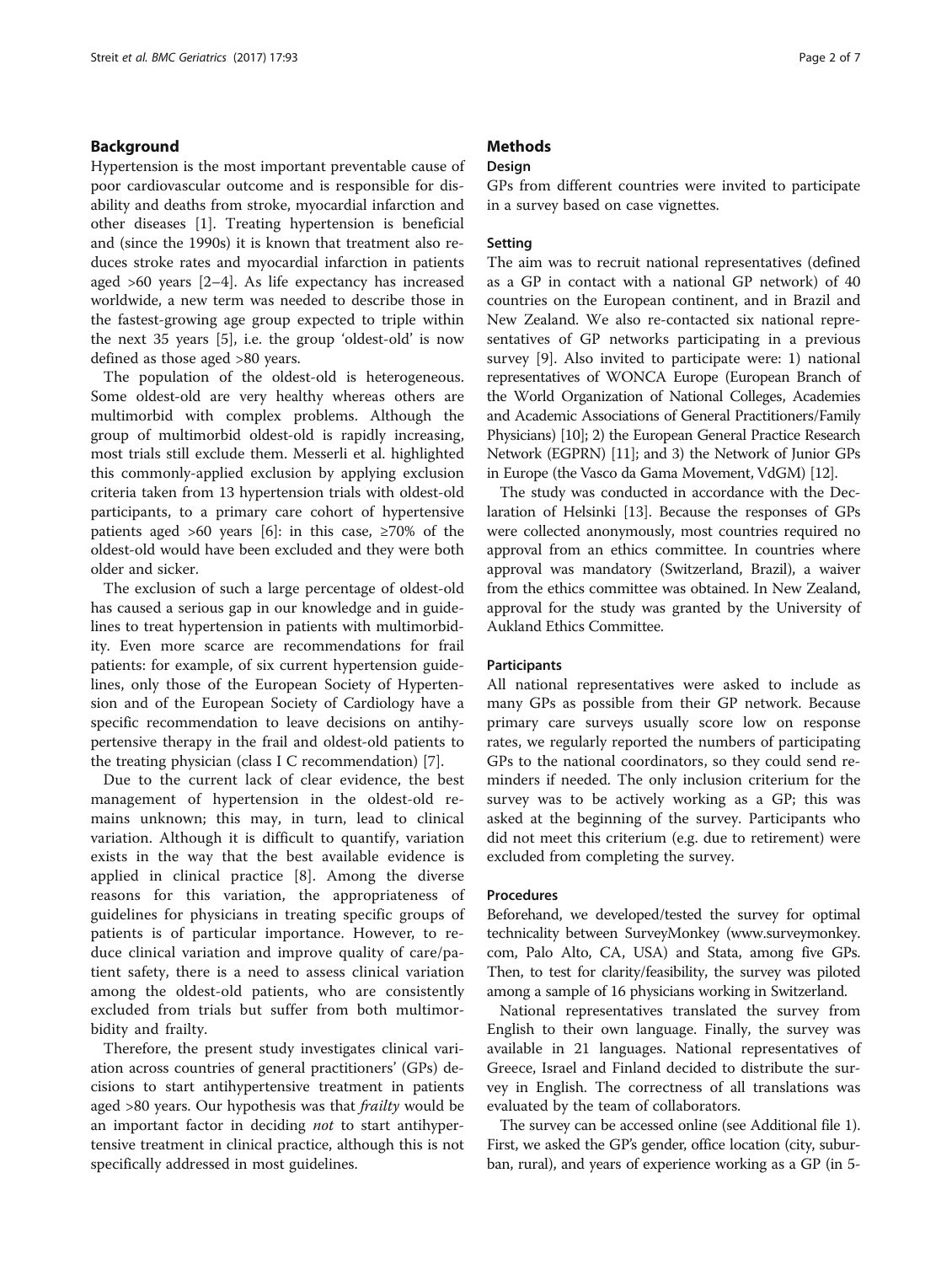years bands). Second, GPs were asked to estimate the proportions of patients aged >80 years attending their GP office. Third, eight case vignettes were presented of oldestold patients of both gender, presenting for a routine visit in a GP office without blood pressure-related symptoms and not receiving any antihypertensive treatment. For each case vignette, GPs were asked to decide if they would start antihypertensive treatment. All case vignettes differed in three primary characteristics: systolic blood pressure (SBP), cardiovascular disease (CVD), and frailty (see Additional file [2](#page-5-0)). SBP was either 140 mmHg or 160 mmHg. CVD was either present (e.g. case vignettes with a history of myocardial infarction or stroke) or absent. Because the condition of frailty lacks a common definition [\[14\]](#page-6-0), we stated that frailty is defined as patients with at least two of the following criteria: unintentional weight loss, exhaustion, low level of activity, muscle weakness, and slow gait speed. Thus, a patient with a low level of activity and unintentional weight loss was considered to be frail. To facilitate filling in the survey, for each case vignette we indicated one of the following statements: "You consider this patient to be frail" or "You don't consider this patient to be frail".

The survey was distributed by email between March 9 and July 31 2016. As the only exception, Ukraine distributed the survey on paper during a regional GP meeting because there is insufficient internet access for GPs in Ukraine.

#### Statistical analysis

To describe baseline characteristics, proportions were calculated for dichotomized or categorized data, and means were calculated for continuous data.

To assess international variation in decisions for treatment, per country the crude proportions and confidence intervals (CI) were calculated for GPs who would start treatment.

To assess the role of frailty in the decision to start treatment per country, odds ratios (ORs) and CI were calculated per country using a mixed-effects model adjusted for GP's gender, years of experience, office location, prevalence of oldest-old in the GP practice, guideline compliance, SBP, and CVD. The mixed-effects model was used to account for the multiple assessments per GP. The estimate of each country was presented on a forest plot.

For each case vignette, we calculated the crude proportions of GPs starting treatment and also compared two corresponding case vignettes (e.g. in Case 1 the patient is not frail, whereas in Case 2 the patient is frail).

To assess the overall influence of SBP, CVD and frailty, the same mixed-effects model was used but, in addition, clustering within countries was taken into account.

A two-sided p-value of 0.05 was considered statistically significant. Analyses were performed with STATA 14.2 (StataCorp, College Station, TX, USA).

#### Results

From March through July 2016, we contacted 40 national representatives from Europe, Brazil, Israel, Russia, and New Zealand and received replies from 29 countries. Overall, 13,671 GPs were invited, of whom 2585 responded. Subsequently, 42 respondents were excluded because they were no longer working as a GP, resulting in 2543 participants. The median response rate was 26% (IQR 10–62%) (see Additional file [3](#page-5-0)).

Table 1 presents the baseline characteristics of the participating GPs; 52.3% were female, 50.8% lived in a city, and 37.6% had >20 years of experience. The majority of GPs (61.3%) estimated the prevalence of the oldest-old patients in their practice to be >10%.

Overall, the crude proportions of treatment varied considerably between countries (Fig. [1](#page-3-0)). For example, the lowest proportion of treatment was found in the Netherlands (34.2%; 95% CI 32.0–36.5%) whereas Ukraine had the highest proportion (88.3%; 95% CI 85.3–90.9%).

Figure [2](#page-3-0) shows the GPs' treatment probability in frail oldest-old compared to non-frail oldest-old for each of the 29 countries. Overall, the treatment probability for all countries was OR 0.59 (95% CI 0.47–0.75) and the probability per country ranged from OR 0.11 in New Zealand to 1.78 in the Czech Republic. In 8/29 (28%) countries (i.e. New Zealand, Finland, Denmark, the Netherlands, Ireland, Switzerland, France and Israel) we are 95% confident that GPs would be less likely to start antihypertensive treatment in the frail oldest-old patients compared to the non-frail oldest-old patients. In  $16/29$  (55%) countries, an OR <1 was found but a

Table 1 Baseline characteristics of participating GPs from 29 countries

| Baseline characteristics ( $N = 2543$ )                         | n(%)        |  |  |  |
|-----------------------------------------------------------------|-------------|--|--|--|
| Female GP                                                       | 1341 (52.3) |  |  |  |
| Practice location                                               |             |  |  |  |
| City                                                            | 1292 (50.8) |  |  |  |
| Suburban                                                        | 599 (23.6)  |  |  |  |
| Rural                                                           | 651 (25.6)  |  |  |  |
| Experience as GP                                                |             |  |  |  |
| $<$ 5 years                                                     | 471 (18.5)  |  |  |  |
| $5-10$ years                                                    | 445 (17.5)  |  |  |  |
| $11-15$ years                                                   | 341 (13.4)  |  |  |  |
| $16 - 20$ years                                                 | 328 (12.9)  |  |  |  |
| $> 20$ years                                                    | 956 (37.6)  |  |  |  |
| Self-estimated prevalence of patients >80 years at own practice |             |  |  |  |
| < 10%                                                           | 851 (38.7)  |  |  |  |
| 10-20%                                                          | 865 (39.4)  |  |  |  |
| $21 - 30%$                                                      | 323 (14.7)  |  |  |  |
| >30%                                                            | 159 (7.2)   |  |  |  |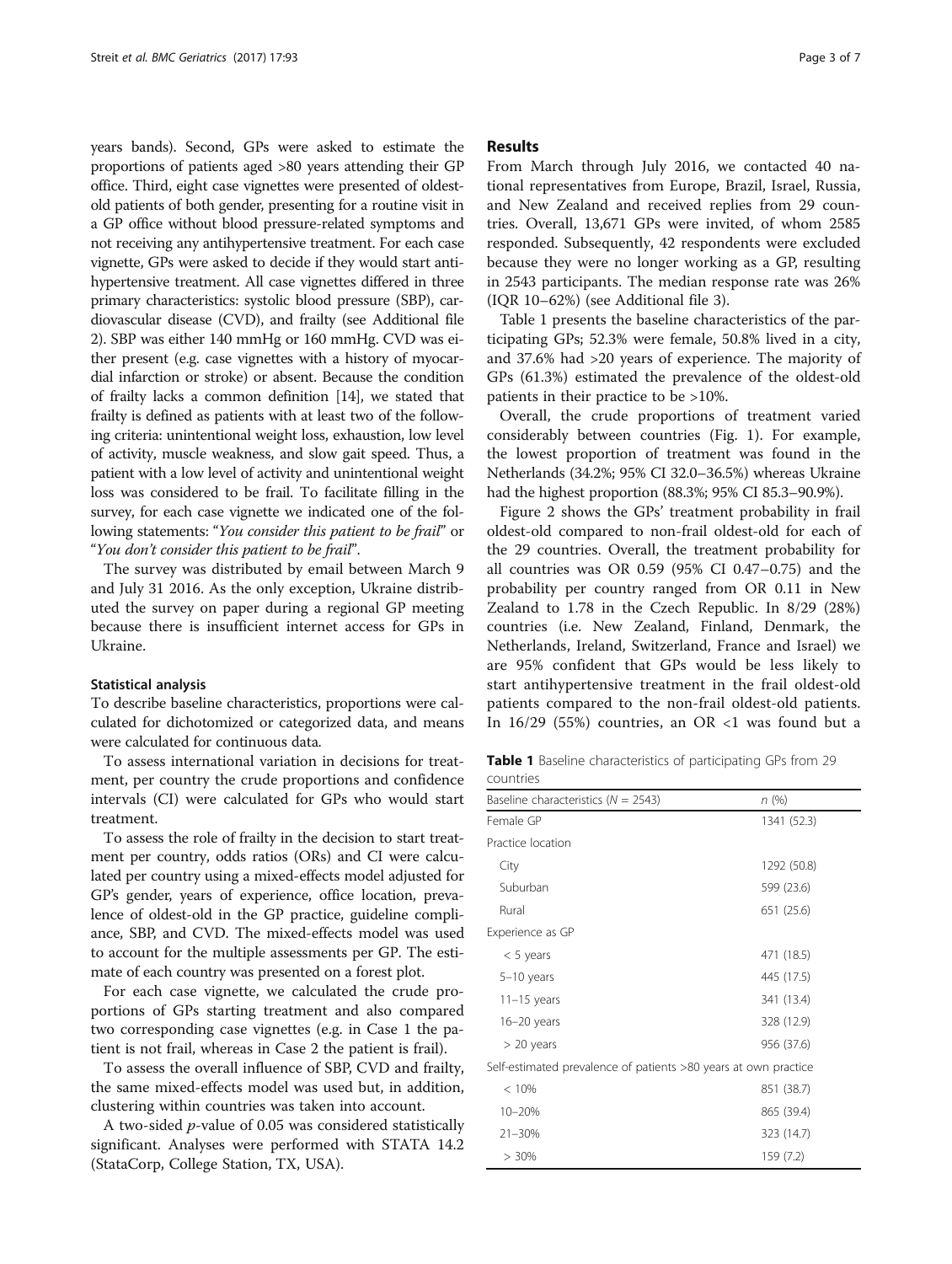<span id="page-3-0"></span>

95% CI including 1; this larger 95% CI was due to the lower number of respondents per country (<30 per country in 45% of all countries). In 5/29 (17%) countries, the OR was >1 but (to a large extent) the 95% CI included 1.

GPs' decision to treat hypertension in the oldest-old varied considerably, ranging from 17.3% to 96.8% according to the specific case vignette (Table [2\)](#page-4-0). The lowest level of treatment decision was scored in those case vignettes that included no frailty, no CVD, and a SBP



Fig. 2 Influence of frailty on 2053 general practitioners (GPs) when deciding to start antihypertensive treatment per country (adjusted<sup>a</sup>). <sup>a</sup>Adjusted for GP characteristics (gender, experience, location, prevalence of oldest-old, guideline compliance) and patient characteristics (cardiovascular disease, systolic blood pressure). A mixed-effects model was used to account for multiple assessments per GP. Although 2543 GPs participated, missing data on GPs' decisions to treat the eight cases means that only 2053 GPs are included here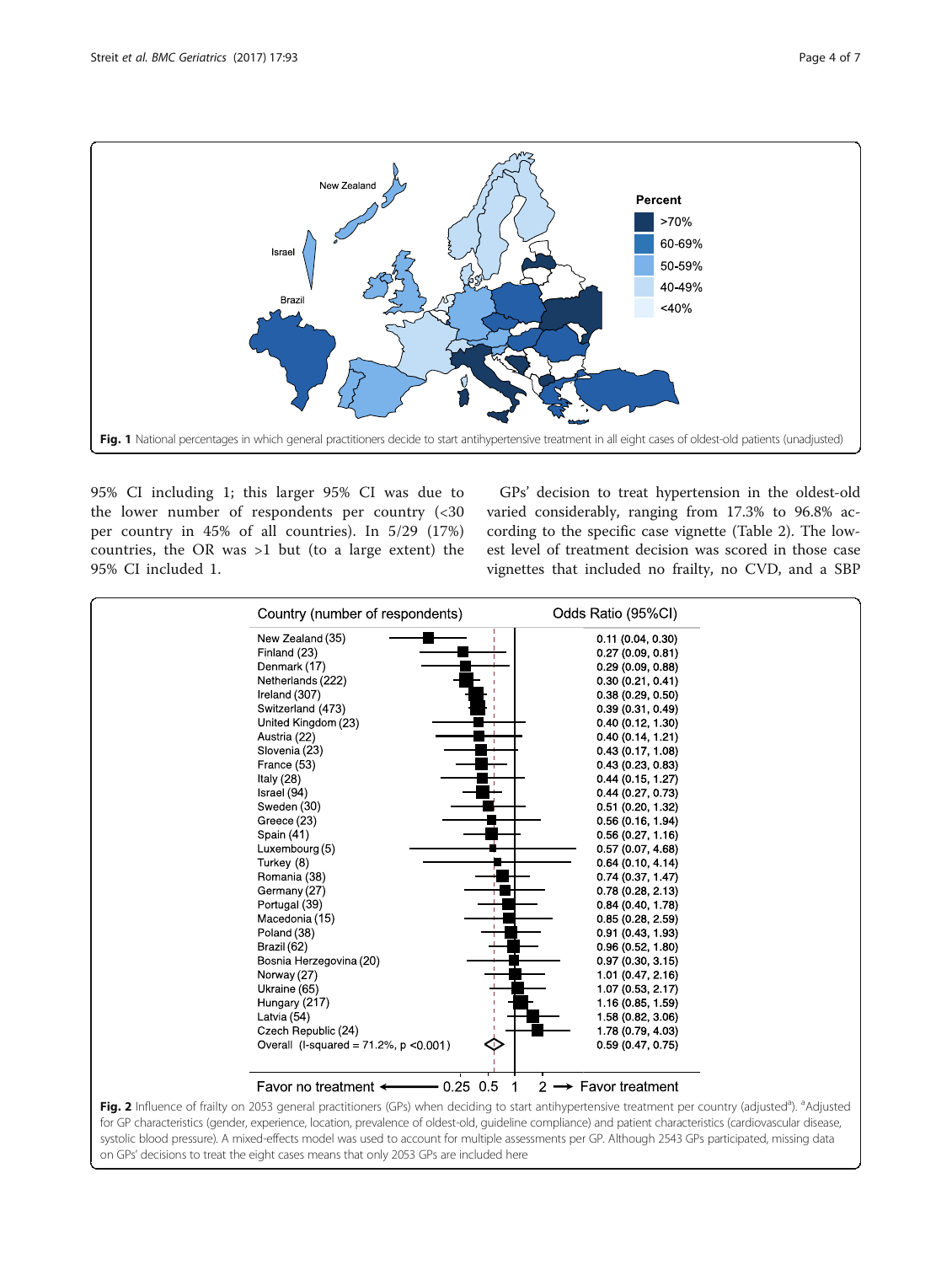| Cases   | Proportion of GPs starting treatment<br>% (95% CI) | Case Characteristics |            |              |
|---------|----------------------------------------------------|----------------------|------------|--------------|
|         |                                                    | Frailty              | <b>CVD</b> | SBP 160 mmHq |
| Overall | 54.9 (54.1-55.7)                                   |                      |            |              |
| Case 1  | $17.3(15.7-19.0)$                                  |                      |            |              |
| Case 2  | 18.2 (16.6-20.0)                                   | $+$                  |            |              |
| Case 3  | 85.4 (83.7-86.9)                                   |                      |            | $+$          |
| Case 4  | 75.6 (73.6-77.5)                                   | $^{+}$               |            | $+$          |
| Case 5  | 96.8 (95.9-97.5)                                   |                      | $^{+}$     | $+$          |
| Case 6  | 84.9 (83.2-86.4)                                   | $^{+}$               | $^{+}$     | $+$          |
| Case 7  | 32.5 (30.4-34.6)                                   |                      | $^{+}$     |              |
| Case 8  | 29.5 (27.5 - 31.6)                                 | $^{+}$               | $^{+}$     |              |
|         |                                                    |                      |            |              |

<span id="page-4-0"></span>**Table 2** Percentages of general practitioners (GPs) starting antihypertensive treatment for the eight individual cases ( $n = 2053$  GPs)

CVD cardiovascular disease, SBP systolic blood pressure

Although 2543 GPs participated, missing data on GPs' decisions to treat the eight cases means that only 2053 GPs are included here

140 mmHg (17.3%; 95% CI 15.7–19.0%). The case vignettes that included CVD, SBP 160 mmHg and no frailty scored the highest (96.8%; 95% CI 95.9–97.5%). Besides frailty (adjusted OR 0.53; 95% CI 0.48–0.59), a SBP of 140 mmHg (adjusted OR 0.01; 95% CI 0.01–0.01) and no CVD (adjusted OR 0.29; 95% CI 0.26–0.32) were also independent factors that caused GPs not to start treatment.

#### **Discussion**

After sampling >2500 GPs in 29 countries, this study revealed large clinical variation in starting antihypertensive treatment (ranging from 34 to 88%) based on case vignettes of oldest-old patients. As hypothesized, frailty proved to be an important patient characteristic for GPs in deciding whether or not to start antihypertensive treatment in 24/29 (83%) countries. The probability of a GP treating a frail patient was almost half that compared with a GP managing a non-frail patient. Current guidelines are clearer about the level of SBP related to initiating treatment; this was confirmed in the present study in which GPs were less inclined to start treatment in the case of SBP 140 mmHg compared to SBP 160 mmHg. Nevertheless, how to manage frailty will become increasingly important for an increasingly older and multimorbid population. When specific data from future trials that include frail patients become available, hypertension and other guidelines can be updated accordingly.

#### Scientific and clinical context of the results

Treatment goals for hypertension are constantly changing [\[15\]](#page-6-0). Recent trials including oldest-old patients indicate aiming at the lower levels of SBP [[3, 16](#page-6-0)]. However, these latter patients may differ from the general population that GPs are managing, due to the extensively applied exclusion criteria for the older and sicker patients [[6\]](#page-6-0). Therefore, it remains unclear whether lowering SBP in multimorbid and frail patients does in fact lead to

better outcomes. For example, in the SPRINT trial, frail patients showed smaller intertreatment group differences in SBP compared to non-frail patients, thus a lower SBP might be harder to achieve in frail patients [[16\]](#page-6-0). On the other hand, there is evidence that frail oldest-old need a higher SBP. In a recent meta-analysis comparing pro- and retrospective cohort studies, Zhang et al. found that a higher SBP in frail oldest-old patients had a protective effect in lowering the risk of overall mortality [[17\]](#page-6-0). Thus, current knowledge seems to be well summarized by Materson et al. who suggested to evaluate and treat frail oldest-old patients individually, while the healthier oldest-old should be treated regardless of their chronological age [[18](#page-6-0)].

In the present study, this wide spectrum of recommendations and lack of clear evidence may partly explain the variation found between the participating countries. Differences in national guidelines/campaigns may have also led to differences between the countries. Nevertheless, this study confirmed our hypothesis that frailty is a factor that GPs take into consideration when starting antihypertensive treatment; moreover, we found that GPs were less likely to treat frail patients, even after adjusting for SBP and CVD. This is in line with findings from a Dutch qualitative study, where vulnerability was an important patientrelated barrier for GPs when implementing guidelines for secondary cardiovascular prevention in oldest-old [[19](#page-6-0)].

Interestingly, our findings share some findings and yet show difference with the only other published study on this topic. Mermans et al. conducted a similar survey among 305 GPs in Belgium. These authors also found large differences in treatment intentions for hypertension in the oldest-old patients between GPs and showed that there was a significant difference in the treatment intention of GPs between robust patients and strongly dependent patients. However, the stated that 'differences in the patients' level of dependency were not responsible for the variation in the overall treatment intention' [\[20](#page-6-0)].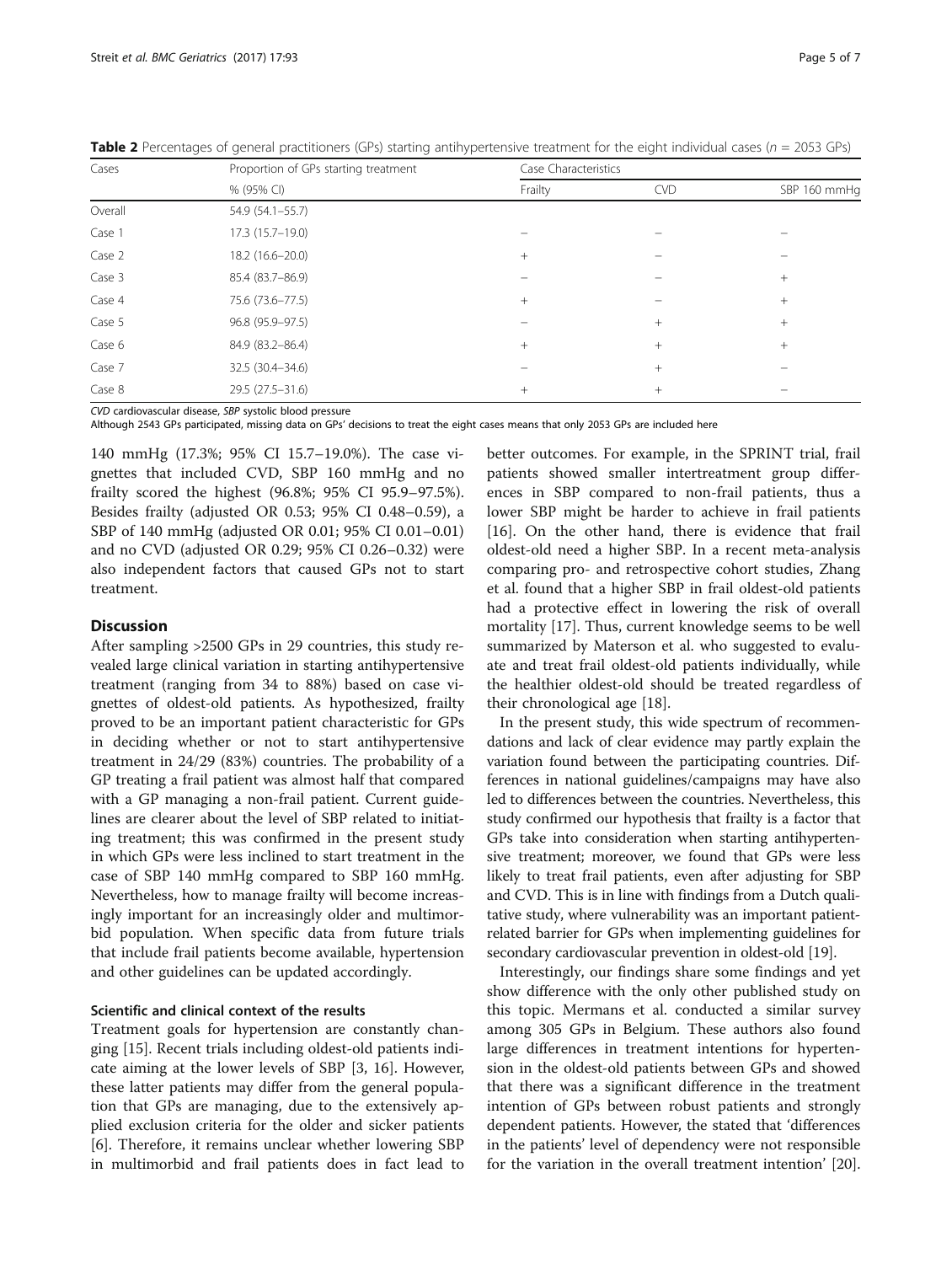<span id="page-5-0"></span>However, on an international level, when including many countries, frailty was established as an important factor influencing GPs' treatment decisions.

#### Strengths and limitations

A strength of this study is the high number of countries and relatively large number of respondents (thanks to collaboration with WONCA Europe, EGPRN, and VdGM). Further, the sampled GPs were experienced with treating oldest-old patients. The inclusion of many countries enabled to produce a detailed map of treatment decision-making in Europe and elsewhere. In addition, we could establish that, in most countries, frailty is associated with a lower intention to treat, even when taking SBP and cardiovascular comorbidity into account.

This study has several limitations. First, although we report what the GPs stated they would do, this is not necessarily the same as what they would actually do. However, given the realistic case descriptions and the anonymous nature of the survey, we are relatively confident that this limitation has not introduced a systematic bias. Second, the response rate varied considerably between countries and the median rate was only 26%; this is a commonly occurring problem in primary care surveys [\[21\]](#page-6-0). However, our response rate was well within the range of other published survey among GPs in major journals [\[22\]](#page-6-0). Several reviews further noted that a low response rates in GP survey do not necessarily introduce selections bias [\[23, 24](#page-6-0)]. Third, in the case vignettes, only three patient characteristics were taken into consideration. However, because we focused on variation in treatment decision and the role of frailty in that decision, it was beyond the scope of this study to address all possible reasons related to GPs' treatment decision-making. Fourth, we mainly recruited one GP network per country, which is a selection of GPs dependent on their region of origin or area of interest; however, by adjusting our analysis for GP characteristics we aimed to take this possible confounder into account.

#### Implications

This study has several implications for research and clinical practice. First, the large variation in starting treatment in hypertensive oldest-old calls for high-quality cohort studies or (ideally) new hypertension trials specifically including frail patients to acquire evidence as to whether frailty is indeed an important factor when treating hypertension in oldest-old patients. Second, future studies should investigate whether treatment variation might be explained by e.g. the recommendations in guidelines that individual GPs follow. Third, qualitative studies could help us to understand more of the variation we have found. If reasons for the international variation in treatment are established, educational campaigns can be launched to unify the quality of care in Europe (and elsewhere) based on the

current body of evidence. Finally, future hypertension guidelines should stratify their recommendations not only for age, blood pressure level and cardiovascular comorbidity, but also for frailty.

#### **Conclusions**

In Europe, Brazil, Israel and New Zealand, GPs' decisions concerning starting antihypertensive treatment in the oldest-old varied considerably. Independently, the frail oldest-old patients had an almost 50% lower probability for their GP to consider them eligible to receive antihypertensive treatment. Future hypertension trials should also include frail patients to acquire evidence on the efficacy of antihypertensive treatment in oldest-old patients with frailty, with the aim to support and unify clinical decision-making.

#### Additional files

[Additional file 1:](dx.doi.org/10.1186/s12877-017-0486-4) Survey. (DOCX 49 kb)

[Additional file 2:](dx.doi.org/10.1186/s12877-017-0486-4) Characteristics of the eight case vignettes used in this survey. (DOCX 18 kb)

[Additional file 3:](dx.doi.org/10.1186/s12877-017-0486-4) Participating countries: number of invited GPs and response rates per country. (DOCX 21 kb)

#### Abbreviations

CI: Confidence interval; CVD: Cardiovascular disease; EGPRN: European General Practice Research Network; GP: General practitioner; IQR: Interquartile range; OR: Odds ratio; SBP: Systolic blood pressure; VdGM: The Vasco da Gama Movement; WONCA Europe: European Branch of the World Organization of National Colleges, Academies and Academic Associations of General Practitioners/Family Physicians

#### Acknowledgements

The authors thank Gunta Ticmane for helping to recruit the general practitioners in Latvia and thank all the participating general practitioners from the participating countries.

#### Funding

Dr. Streit's research is supported by grants (P2BEP3\_165353) from the Swiss National Science Foundation (SNF) and the Gottfried and Julia Bangerter-Rhyner Foundation, Switzerland. This study was supported by the Swiss University Conference and the State Secretariat for Education, Research and Innovation (SUC project P-10).

#### Availability of data and materials

The dataset used and analysed during the current study is available from the corresponding author on reasonable request.

#### Authors' contributions

Dr. SS and Ms. MV contributed equally. Dr. SS, Dr. JG, Dr. RKEP had full access to all data in the study and take responsibility for the integrity of data and the accuracy of the data analysis. Study concept and design: SS, MV, JG, RKEP. Acquisition, analysis, or interpretation of data: all authors. Drafting of the manuscript: SS, MV, JG, RKEP. Critical revision of the manuscript for important intellectual content: all authors. Statistical analysis: SS, JG, RKEP. Obtained funding: SS, JG, NR. Administrative, technical, or material support: MV, SS, JG, RKEP. Study supervision: JG, RKEP. All authors read and approved the final manuscript.

#### Competing interests

The authors declare that they have no competing interests.

#### Consent for publication

Not applicable.